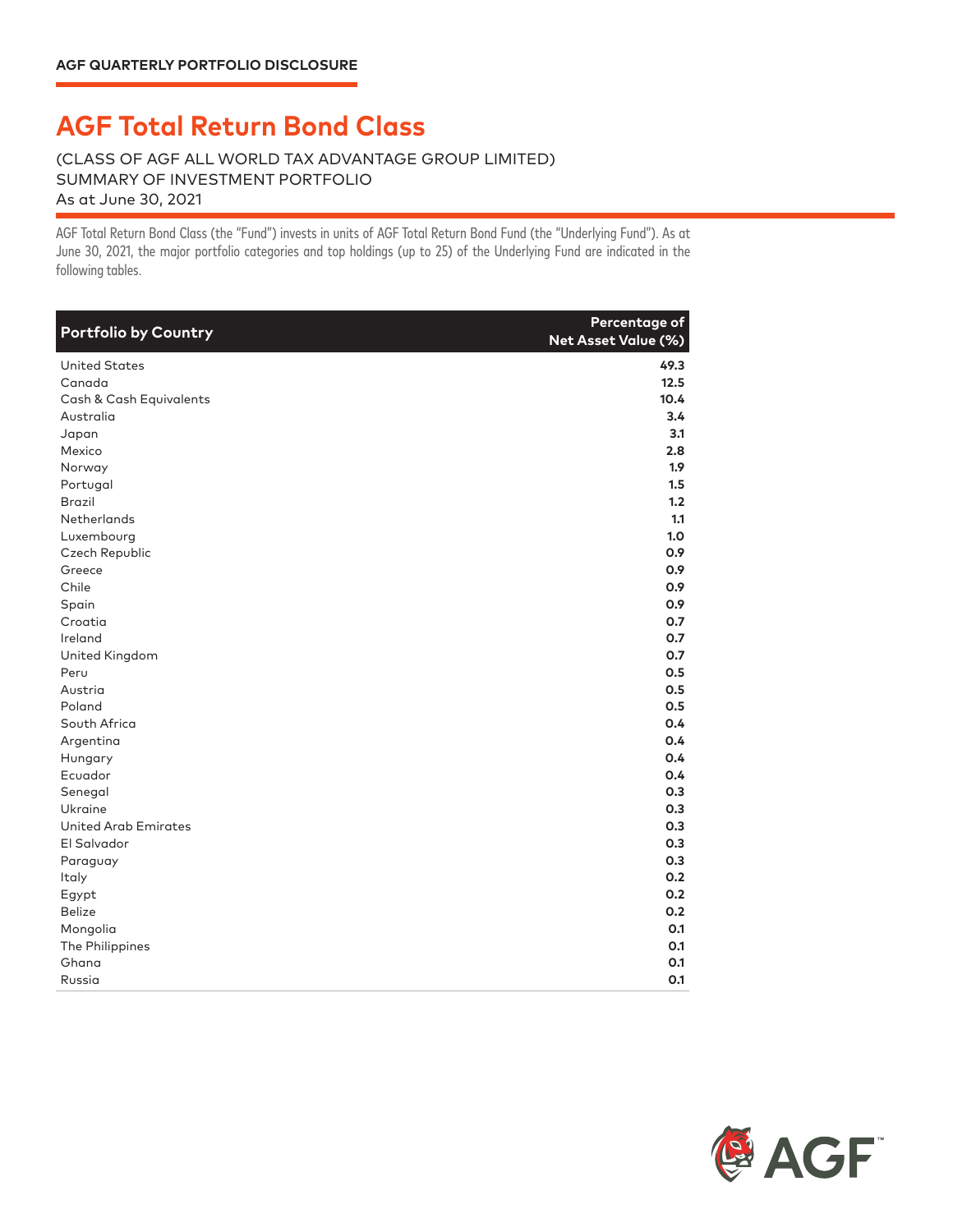## **AGF Total Return Bond Class (continued)**

(CLASS OF AGF ALL WORLD TAX ADVANTAGE GROUP LIMITED) SUMMARY OF INVESTMENT PORTFOLIO As at June 30, 2021

| Portfolio by Country (continued)   | Percentage of <b>P</b><br>Net Asset Value (%) |
|------------------------------------|-----------------------------------------------|
| Cayman Islands                     | O.1                                           |
| China                              | 0.1                                           |
| Foreign Exchange Forward Contracts | (0.5)                                         |

| <b>Portfolio by Sector</b>         | Percentage of<br><b>Net Asset Value (%)</b> |
|------------------------------------|---------------------------------------------|
| Government Bonds                   | 39.0                                        |
| High Yield Bonds                   | 16.2                                        |
| Corporate Bonds                    | 15.7                                        |
| Cash & Cash Equivalents            | 10.4                                        |
| <b>Emerging Markets Bonds</b>      | 10.3                                        |
| <b>Supranational Bonds</b>         | 2.9                                         |
| <b>Fixed Income Funds</b>          | 1.5                                         |
| Government Guaranteed Investments  | 1.4                                         |
| ETFs - United States Equity        | 1.0                                         |
| <b>Provincial Bonds</b>            | 0.5                                         |
| Financials                         | 0.4                                         |
| Utilities                          | 0.3                                         |
| Energy                             | O.1                                         |
| <b>Term Loans</b>                  | 0.0                                         |
| <b>Health Care</b>                 | 0.0                                         |
| <b>Communication Services</b>      | 0.0                                         |
| Foreign Exchange Forward Contracts | (0.5)                                       |

| <b>Portfolio by Asset Mix</b>      | <b>Percentage of</b><br><b>Net Asset Value (%)</b> |
|------------------------------------|----------------------------------------------------|
| United States Fixed Income         | 48.3                                               |
| International Fixed Income         | 27.5                                               |
| Cash & Cash Equivalents            | 10.4                                               |
| Canadian Fixed Income              | 10.2                                               |
| Canadian Equity                    | 2.3                                                |
| United States Equity               | 1.0                                                |
| Foreign Exchange Forward Contracts | (0.5)                                              |

| Portfolio by Credit Rating" | Percentage of<br><b>Net Asset Value (%)</b> |
|-----------------------------|---------------------------------------------|
| AAA                         | 35.2                                        |
| AA                          | 1.9                                         |
| A                           | 22.2                                        |
| <b>BBB</b>                  | 10.4                                        |
| <b>BB</b>                   | 9.6                                         |
| B                           | 8.7                                         |
| CCC                         | 3.1                                         |
| C                           | 0.3                                         |
| D                           | 0.4                                         |
| Not Rated                   | 4.9                                         |